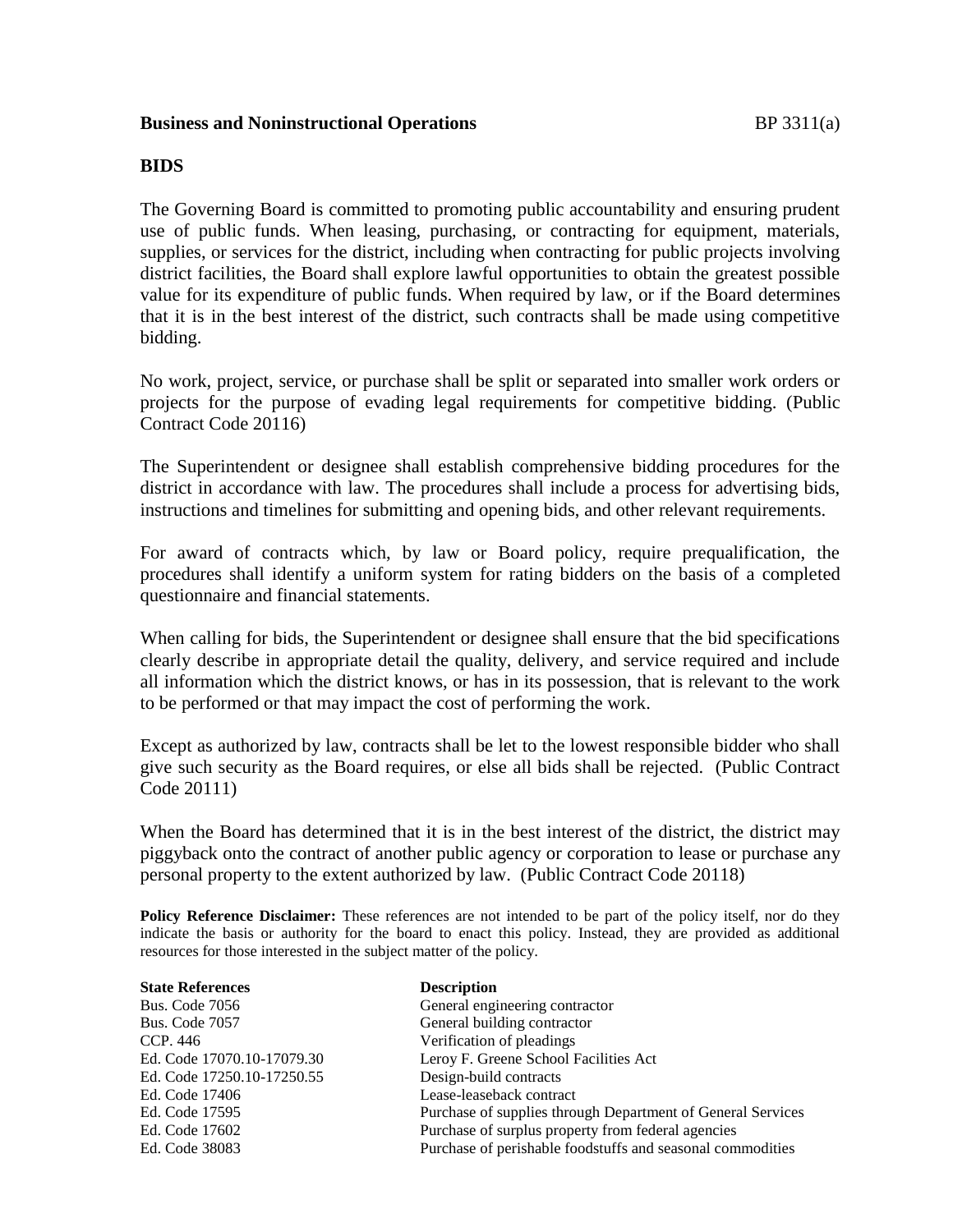Ed. Code 38110-38120 Apparatus and supplies Ed. Code 39802 Transportation services Gov. Code 4217.10-4217.18 Energy conservation contracts Gov. Code 4330-4334 California made materials Gov. Code 53060 Special services and advice Gov. Code 6252 Definition of public record Pub. Cont. Code 1102 Definition of emergency Pub. Cont. Code 1103 Definition, responsible bidder Pub. Cont. Code 2000-2002 Responsive bidders Pub. Cont. Code 20103.8 Award of contracts Pub. Cont. Code 22152 Recycled product procurement Pub. Cont. Code 3000-3010 Roofing projects Pub. Cont. Code 3400 Bid specifications Pub. Cont. Code 4113 Prime contractor; subcontractor Pub. Cont. Code 6610 Bid visits

#### **Management Resources References Description**

Website CSBA

#### **Cross Reference Description**

Gov. Code 54201-54205 Purchase of supplies and equipment by local agencies Pub. Cont. Code 12200 Definitions, recycled goods, materials and supplies Pub. Cont. Code 20101-20103.7 Public construction projects, requirements for bidding Pub. Cont. Code 20110-20118.4 Local Agency Public Construction Act; school districts Pub. Cont. Code 20189 Bidder's security, earthquake relief Pub. Cont. Code 22000-22045 Alternative procedures for public projects (UPCCAA) Pub. Cont. Code 3410 U.S. produce and processed foods

Attorney General Opinion 89 Ops.Cal.Atty.Gen. 1 (2006) Court Decision Los Angeles Unified School District v. Great American Insurance Co., (2010) 49 Cal.4th 739 Court Decision Great West Contractors Inc. v. Irvine School District, (2010) 187 Cal.App.4th 1425 Court Decision Marshall v. Pasadena Unified School District, (2004) 119 Ca.App.4th 1241 Court Decision Konica Business Machines v. Regents of the University of California, (1998) 206 Cal.App.3d 861 Court Decision City of Inglewood-Los Angeles County Civic Center Authority v. Superior Court, (1972) 7 Cal.3d. 861 Website California Department of General Services Website California Association of School Business Officials Website California Department of Education

0410 Nondiscrimination in District Programs and Activities 1113 District And School Web Sites 113-E(1) District And School Web Sites 1340 Access to District Records 3000 Concepts and Roles 3230 Federal Grant Funds 3270 Sale and Disposal of Books, Equipment And Supplies 3300 Expenditures And Purchases 3311.1 Uniform Public Construction Cost Accounting Procedures 3311.2 Lease-Leaseback Contracts 3311.3 Design-Build Contracts 3311.4 Procurement Of Technological Equipment 3312 Contracts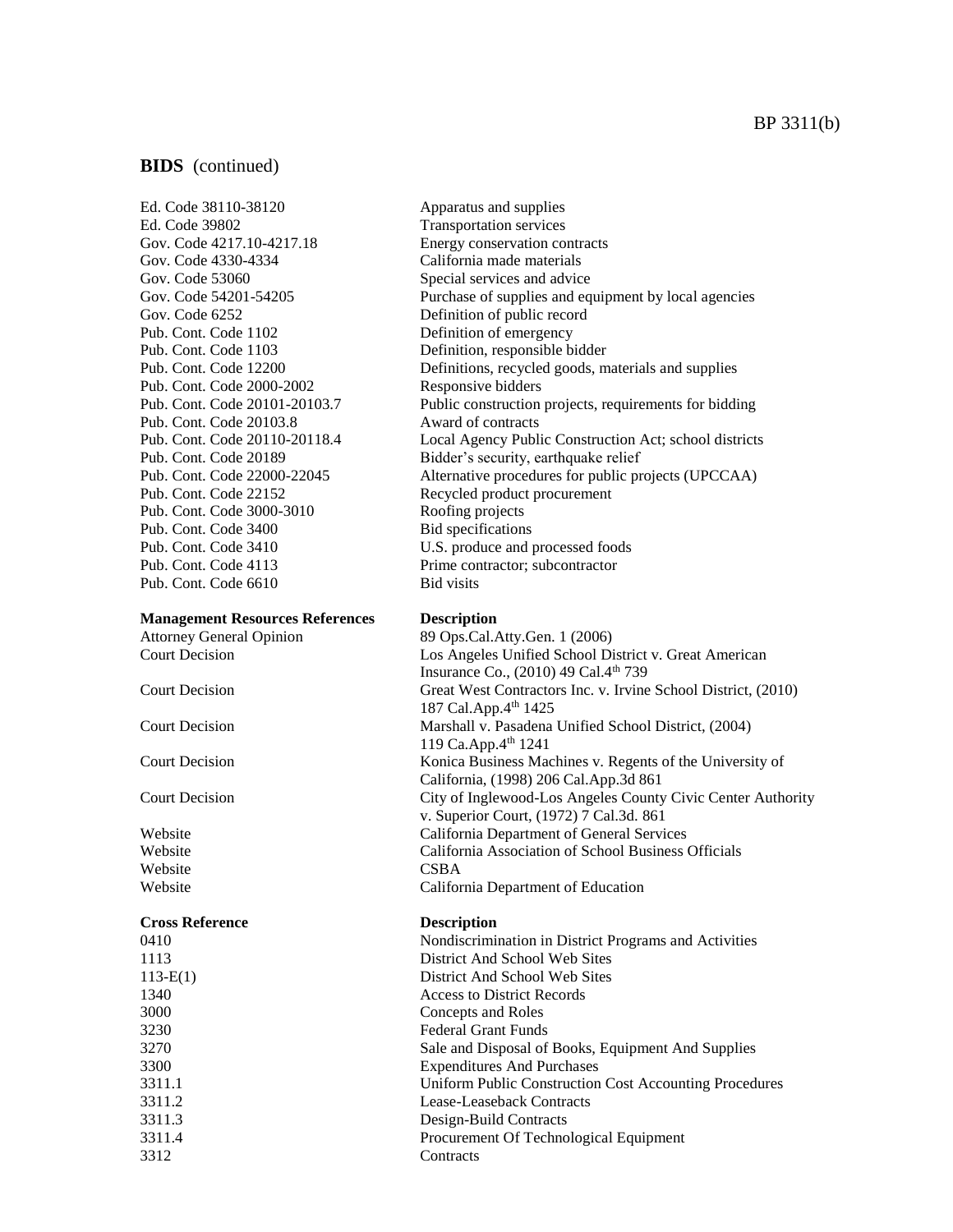| 3314          | Payment of Goods And Services                              |
|---------------|------------------------------------------------------------|
| 3510          | Green School Operations                                    |
| 3511          | <b>Energy And Water Management</b>                         |
| 3511.1        | <b>Integrated Waste Management</b>                         |
| 3512          | Equipment                                                  |
| 3512-E(1)     | Equipment                                                  |
| 3517          | <b>Facilities Inspection</b>                               |
| 3540          | Transportation                                             |
| 3551          | Food Service Operations/Cafeteria Fund                     |
| 3580          | <b>District Records</b>                                    |
| 6161.1        | <b>Selection And Evaluation of Instructional Materials</b> |
| $6161.1-E(1)$ | <b>Selection And Evaluation of Instructional Materials</b> |
| 6163.1        | Library Media Centers                                      |
| 7000          | Concepts And Roles                                         |
| 7140          | Architectural And Engineering Services                     |
| 9270-B        | Conflict of Interest                                       |
| 9320-B        | <b>Meetings And Notices</b>                                |
|               |                                                            |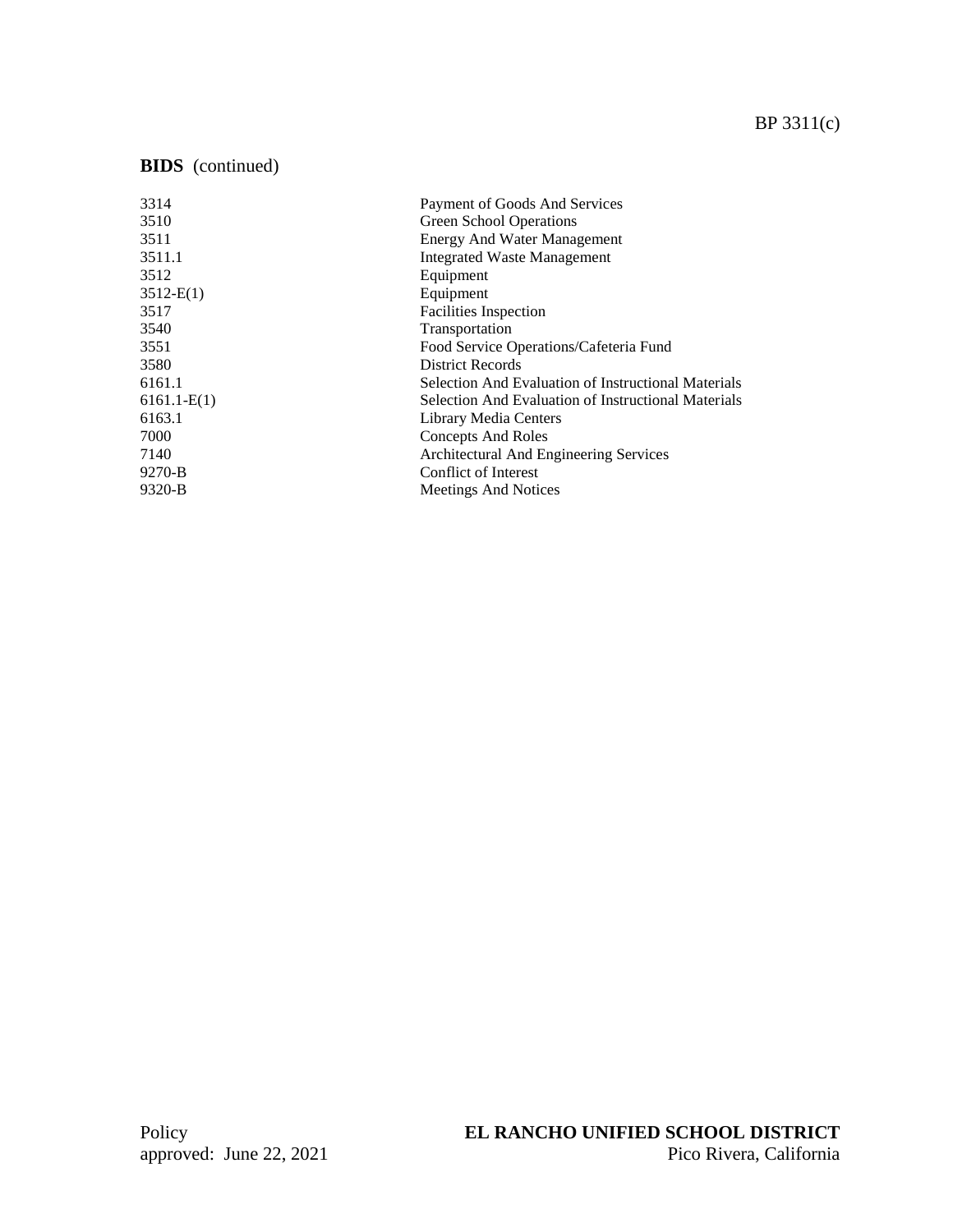## **Business and Noninstructional Operations AR 3311(a)**

### **BIDS**

## **Advertised/Competitive Bids**

The district shall advertise for any of the following: (Public Contract Code 20111)

- 1. A public project contract that involves an expenditure of \$15,000 or more, including a contract for construction, reconstruction, erection, alteration, renovation, improvement, painting, repainting, demolition, or repair work involving a district owned, leased, or operated facility
- 2. A contract that exceeds the amount specified in law, as annually adjusted by the Superintendent of Public Instruction, for any of the following:
	- a. The purchase of equipment, materials, or supplies to be furnished, sold, or leased to the district
	- b. Services, not including construction services or special services and advice in accounting, financial, legal, or administrative matters
	- c. Repairs that are not a public project, including maintenance

Maintenance means routine, recurring, and usual work for preserving, protecting, and keeping a district facility operating in a safe, efficient, and continually usable condition for the intended purpose for which it was designed, improved, constructed, altered, or repaired. Maintenance includes, but is not limited to, carpentry, electrical, plumbing, glazing, and other craft work designed to preserve the facility, as well as repairs, cleaning, and other operations on machinery and other permanently attached equipment. Maintenance does not include painting, repainting, or decorating other than touchup, or among other types of work, janitorial or custodial services and protection provided by security forces. (Public Contract Code 20115)

## **Instructions and Procedures for Advertised Bids**

The Superintendent or designee shall call for bids by placing a notice at least once a week for two weeks in a local newspaper of general circulation published in the district, or if no such newspaper exists, then in some newspaper of general circulation that is circulated in the county. The Superintendent or designee also may post the notice on the district's web site or through an electronic portal. The notice shall state the work to be done or materials or supplies to be furnished and the time and place and web site where bids will be opened. (Public Contract Code 20112)

The notice shall contain the time, date, and location of any mandatory prebid conference, site visit, or meeting and details regarding when and where project documents, including the final plan and specifications, are available. Any such mandatory visit or meeting shall occur not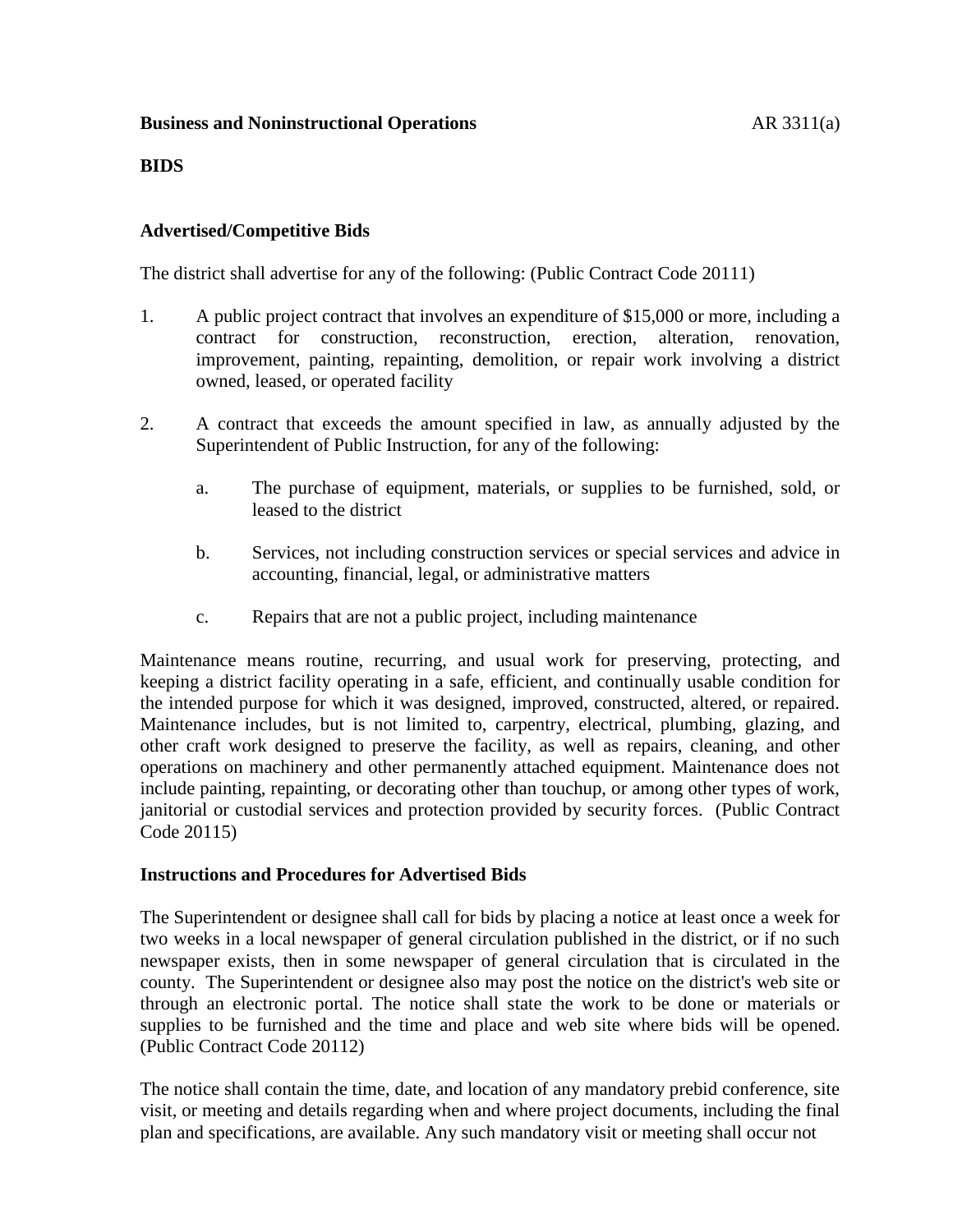less than five calendar days after the publication of the initial notice. (Public Contract Code 6610)

Bid instructions and specifications shall include the following requirements and information:

- 1. All bidders shall certify in writing the minimum, if not exact, percentage of postconsumer materials in products, materials, goods, or supplies offered or sold. (Public Contract Code 22152)
- 2. All bids for construction work shall be presented under sealed cover. The district may accept a bid that has been submitted electronically or on paper. (Public Contract Code 20111, 20112)

The bid shall be accompanied by a form of bidder's security, including either cash, a cashier's check payable to the district, a certified check made payable to the district, or a bidder's bond executed by an admitted surety insurer and made payable to the district. The security of unsuccessful bidders shall be returned in a reasonable period of time, but in no event later than 60 days after the bid is awarded. (Public Contract Code 20111, 20112)

- 3. When a standardized proposal form is provided by the district, bids not presented on the standard form shall be disregarded. (Public Contract Code 20111.5)
- 4. Bids shall not be accepted after the advertised bid opening time, regardless of whether the bids are actually opened at that time. (Public Contract Code 20112)
- 5. When two or more identical lowest or highest bids are received, the Governing Board may determine by lot which bid shall be accepted. (Public Contract Code 20117)
- 6. If the district requires that the bid include prices for items that may be added to or deducted from the scope of work in the contract, the bid solicitation shall specify which one of the following methods will be used to determine the lowest bid. In the absence of such a specification, only the method provided in item #6a below shall be used. (Public Contract Code 20103.8)
	- a. The lowest bid shall be the lowest total of the bid prices on the base contract without consideration of the prices on the additive or deductive items.
	- b. The lowest bid shall be the lowest total of the bid prices on the base contract and those additive or deductive items that were specifically identified in the bid solicitation as being used for the purpose of determining the lowest bid price.
	- c. The lowest bid shall be the lowest total of the bid prices on the base contract and those additive or deductive items that, when taken in order from a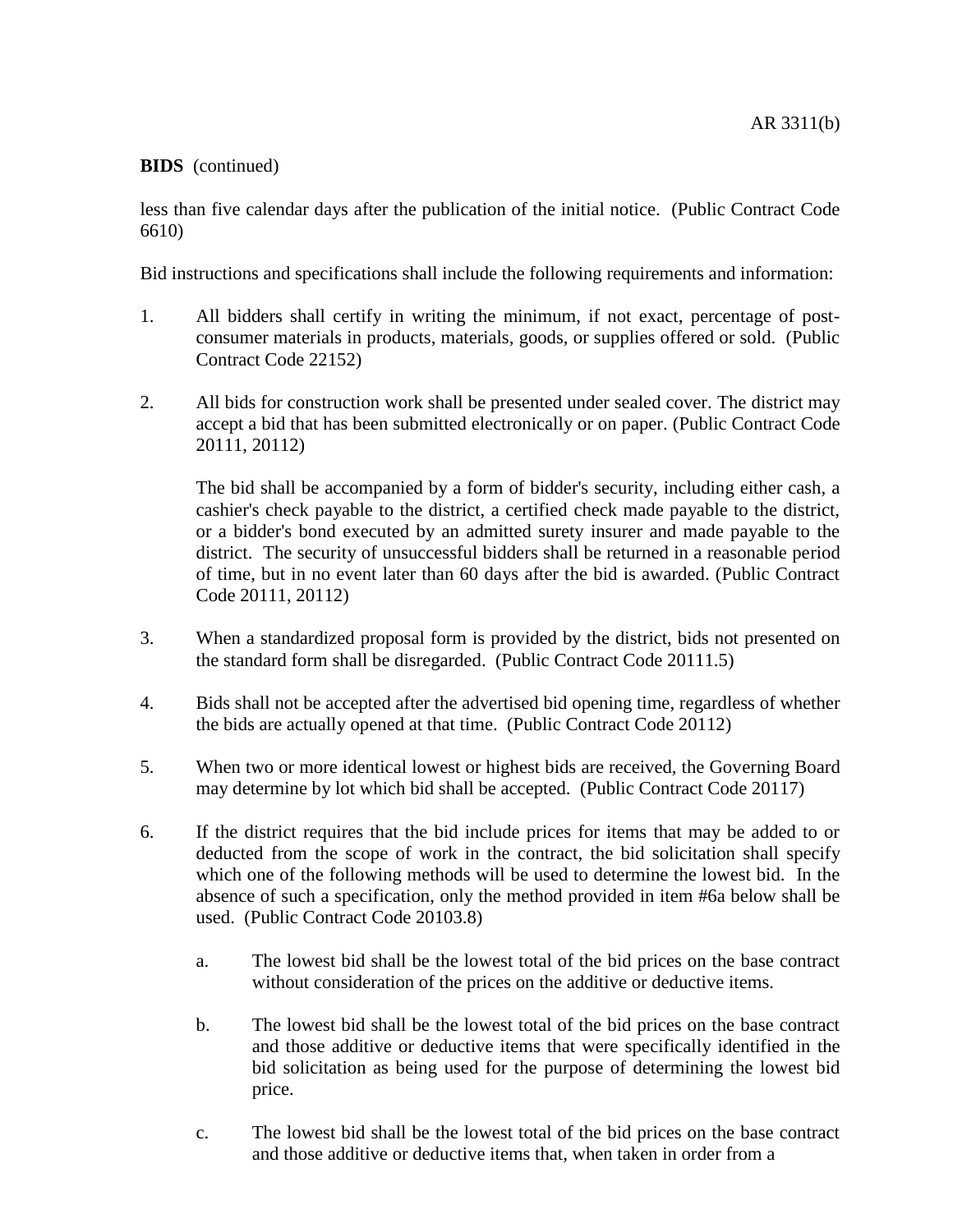specifically identified list of those items in the solicitation, and added to or subtracted from the base contract, are less than or equal to a funding amount publicly disclosed by the district before the first bid is opened.

The lowest bid shall be determined in a manner that prevents any information that would identify any of the bidders or proposed subcontractors or suppliers from being revealed to the district before the ranking of all bidders from lowest to highest has been determined. (Public Contract Code 20103.8)

- 7. In determining the lowest bid, the district shall consider only responsive bids that conform to bid specifications and are submitted by responsible bidders who have demonstrated trustworthiness, quality, fitness, capacity, and experience to satisfactorily perform the public works contract.
	- a. When a bid is determined to be nonresponsive, the Superintendent or designee shall notify the bidder and give him/her an opportunity to respond to the determination.
	- b. When the lowest bidder is determined to be nonresponsible, the Superintendent or designee shall notify the bidder of his/her right to present evidence of his/her responsibility at a hearing before the Board.
- 8. After being opened, all submitted bids become public records pursuant to Government Code 6252 and shall be made available for public review pursuant to law, Board policy, and administrative regulation.

## **Prequalification Procedure**

When required by law or the Board, the Superintendent or designee shall establish a uniform system for rating bidders on the basis of completed questionnaires and financial statements in order to determine the size of contracts on which each bidder is qualified to bid. For this purpose, the Superintendent or designee shall furnish prospective bidders a standardized prequalification questionnaire and financial record which, when completed, shall indicate a bidder's statement of financial ability and experience in performing public works. The bidder's information shall be verified under oath in the manner in which civil law pleadings are verified. The questionnaires and financial statements shall not be public records and shall not be open to public inspection. (Code of Civil Procedure 446; Public Contract Code 20111.5, 20111.6)

When any public project involves an expenditure of \$1,000,000 or more and is funded or reimbursed wholly or partly by the School Facilities Program funds or other future state school bond, the district shall prequalify prospective bidders either quarterly or annually. The prequalification shall be valid for one year and the following requirements shall apply: (Public Contract Code 20111.6)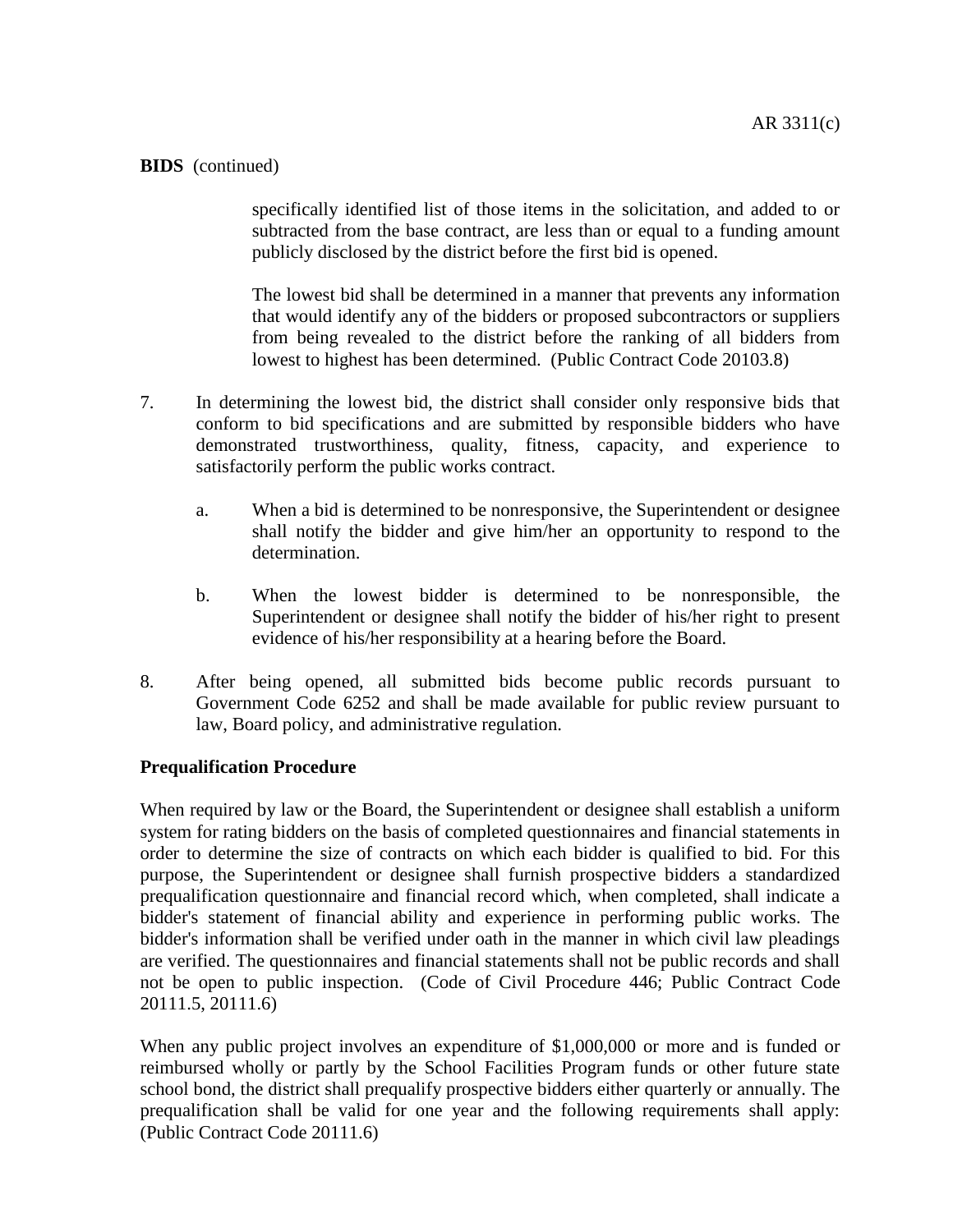- 1. Prospective bidders, including, but not limited to, prime, general engineering, and general building contractors and electrical, mechanical, and plumbing subcontractors, as defined in Public Contract Code 4113 or Business and Professions Code 7056 or 7057, as applicable, shall submit a standardized questionnaire and financial statement 10 or more business days, as determined by the district, before the date fixed for the public opening of sealed bids.
- 2. Prospective bidders shall be prequalified by the district five or more business days, as determined by the district, before the date fixed for the public opening of sealed bids.

If the project includes electrical, mechanical, or plumbing components that will be performed by electrical, mechanical, or plumbing contractors, the Superintendent or designee shall make available to all bidders a list of prequalified general contractors and electrical, mechanical, and plumbing subcontractors five or more business days, as determined by the district, before the date fixed for the public opening of sealed bids.

For all other contracts requiring competitive bidding, the district may establish a procedure for prequalifying bidders on a quarterly basis and may authorize that prequalification be considered valid for up to one calendar year following the date of the initial prequalification. Prospective bidders for such contracts shall submit the questionnaire and financial statement at least five days before the date fixed for public opening of sealed bids and shall be prequalified by the district at least one day before the fixed bid-opening date. (Public Contract Code 20111.5)

## **Award of Contract**

The district shall award each contract to the lowest responsible bidder, except in the following circumstances:

- 1. When the contract is for the procurement and/or maintenance of electronic data processing systems and supporting software, in which case the Board may contract with any one of the three lowest responsible bidders (Public Contract Code 20118.1)
- 2. When the contract is for any transportation service which involves an expenditure of more than \$10,000 and which will be made with any person or corporation other than a common carrier, municipally owned transit system, or a parent/guardian of a student who is to be transported, in which case the Board may contract with other than the lowest bidder (Education Code 39802)
- 3. When the contract is one for which the Board has established goals and requirements relating to participation of disabled veteran or small business enterprises in accordance with Public Contract Code 2000-2002, in which case the Board may contract with the lowest responsible bidder who submits a responsive bid and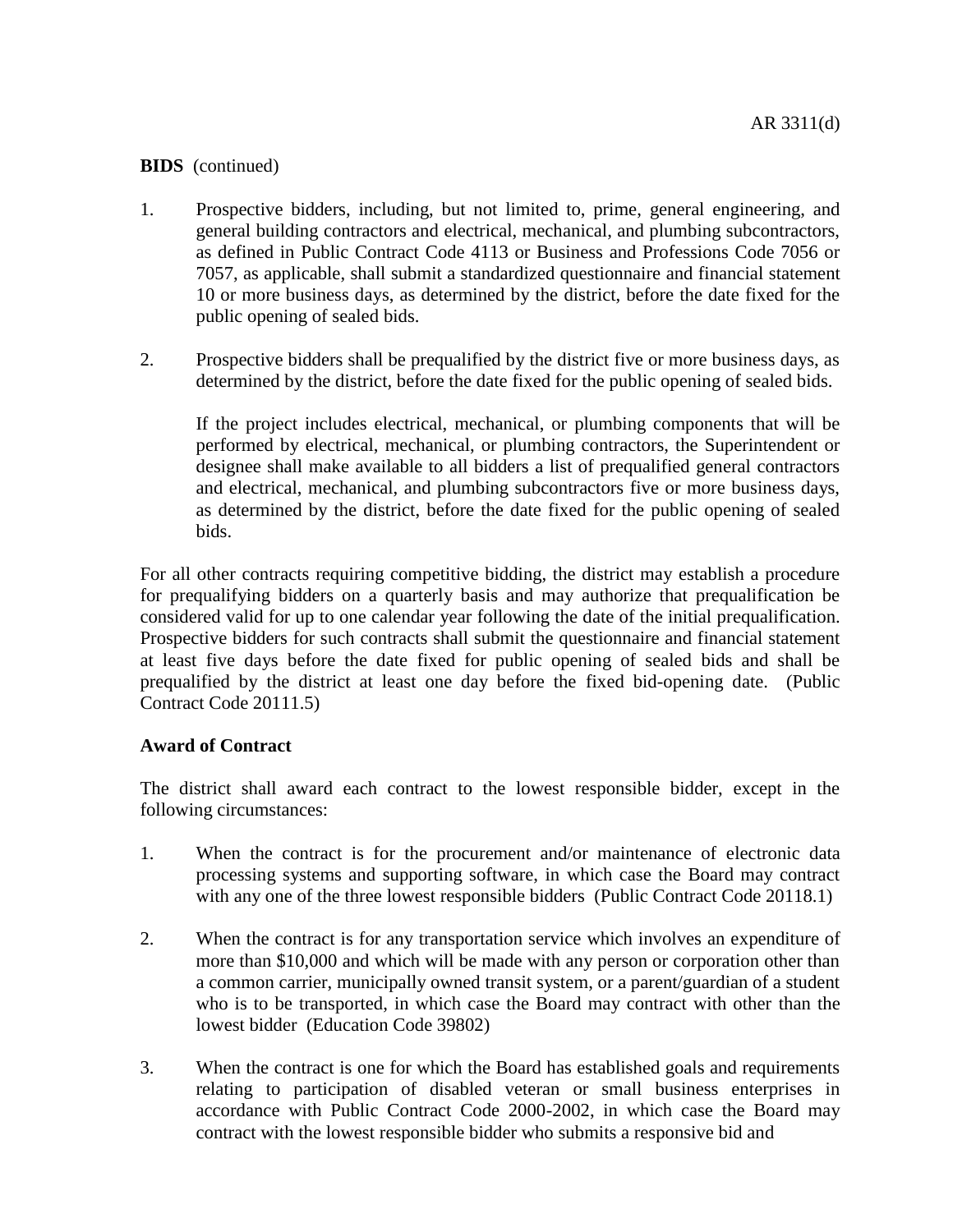complies or makes a good faith effort to comply with the goals and requirements (Public Contract Code 2000-2002)

- 4. When procuring a lease-leaseback contract, in which case the Board shall award the contract based on objective criteria for determining the best combination of price and qualifications in accordance with Education Code 17400 and 17406
- 5. When procuring a design-build contract for a public works project in excess of \$1,000,000 in accordance with Education Code 17250.20, in which case the Board may award the contract to either the low bid or the best value to the district, taking into consideration, at a minimum, price, technical design and construction expertise, and life-cycle costs (Education Code 17250.20, 17250.25)

### **Protests by Bidders**

A bidder may protest a bid award if he/she believes that the award is not in compliance with law, Board policy, or the bid specification. A protest must be filed in writing with the Superintendent or designee within five working days after receipt of notification of the contract award and shall include all documents supporting or justifying the protest. A bidder's failure to file the protest documents in a timely manner shall constitute a waiver of his/her right to protest the award of the contract.

The Superintendent or designee shall review the documents submitted with the bidder's claims and render a decision in writing within 30 working days. The Superintendent or designee may also convene a meeting with the bidder in order to attempt to resolve the problem.

The bidder may appeal the Superintendent or designee's decision to the Board. The Superintendent or designee shall provide notice to the bidder of the date and time for Board consideration of the protest at least three business days before the Board meeting. The Board's decision shall be final.

#### **Limitation on Use of Sole Sourcing**

In any contract for the construction, alteration, or repair of school facilities, the Superintendent or designee shall ensure that the bid specification: (Public Contract Code 3002, 3400)

- 1. Does not directly or indirectly limit bidding to any one specific concern
- 2. Does not call for a designated material, product, thing, or service by a specific brand or trade name, unless the specification is followed by the words "or equal," so that bidders may furnish any equal material, product, thing, or service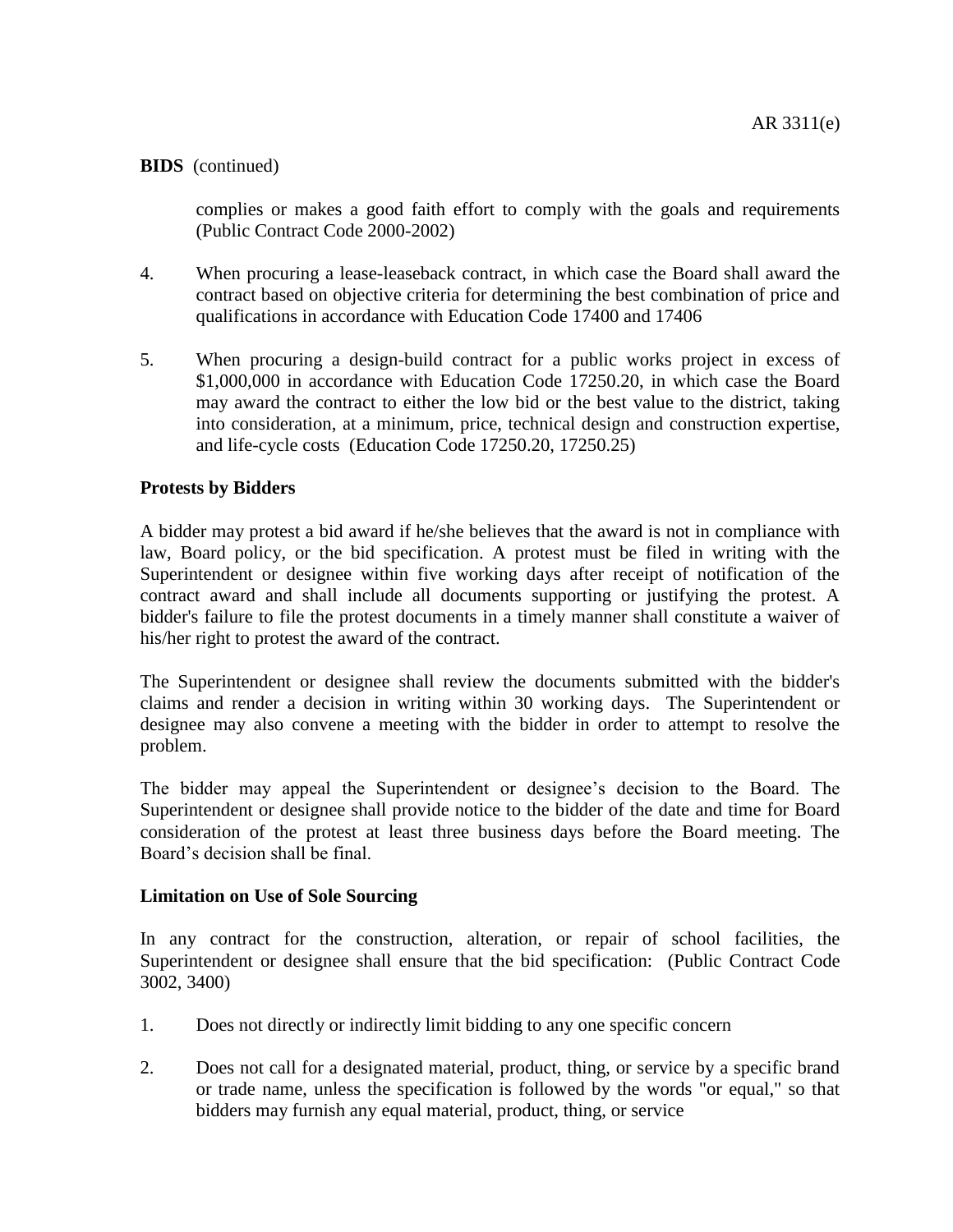In any such case, the bid specification shall provide a time period, before and/or after the award of the contract, for the contractor to submit data substantiating the request for substituting the designated material, product, thing, or service. If no such time period is specified, the contractor may submit the data within 35 days after the award of the contract.

When the bid is for a roof project, a material, product, thing, or service is considered "equal" to that designated if it is equal in quality, durability, design, and appearance; will perform the intended function equally well; and conforms substantially to the detailed requirements in the bid specification.

However, the Superintendent or designee may designate a specific material, product, thing, or service by brand or trade name (sole sourcing) if the Board has made a finding, described in the invitation for bids or request for proposals (RFP), that a particular material, product, thing, or service is designated for any of the following purposes: (Public Contract Code 3400)

- 1. To conduct a field test or experiment to determine its suitability for future use
- 2. To match others in use on a particular public improvement that has been completed or is in the course of completion
- 3. To obtain a necessary item that is only available from one source
- 4. To respond to the Board's declaration of an emergency, as long as the declaration has been approved by four-fifths of the Board when issuing the invitation for bid or RFP

#### **Bids Not Required**

Without advertising for bids and upon a determination that it is in the best interest of the district, the Board may authorize another public corporation or agency, by contract, lease, requisition, or purchase order, to lease data-processing equipment or to purchase materials, supplies, equipment, automotive vehicles, tractors, and other personal property for the district in the manner that the other public corporation or agency is authorized to make the leases or purchases from a vendor ("piggyback"). Alternatively, if the public corporation or agency has an existing contract with a vendor for the lease or purchase of personal property, the district may authorize the lease or purchase of personal property directly from the vendor and make payments under the same terms that are available to the public corporation or agency under the contract. (Public Contract Code 20118)

Without advertising for bids, the Board may enter into an energy service contract and any related facility ground lease, when it determines that the terms of the contract and lease are in the best interest of the district and meet the cost effectiveness requirements specified in Government Code 4217.12. The Board's determination shall be made at a regularly scheduled public hearing of which notice is given to the public at least two weeks in advance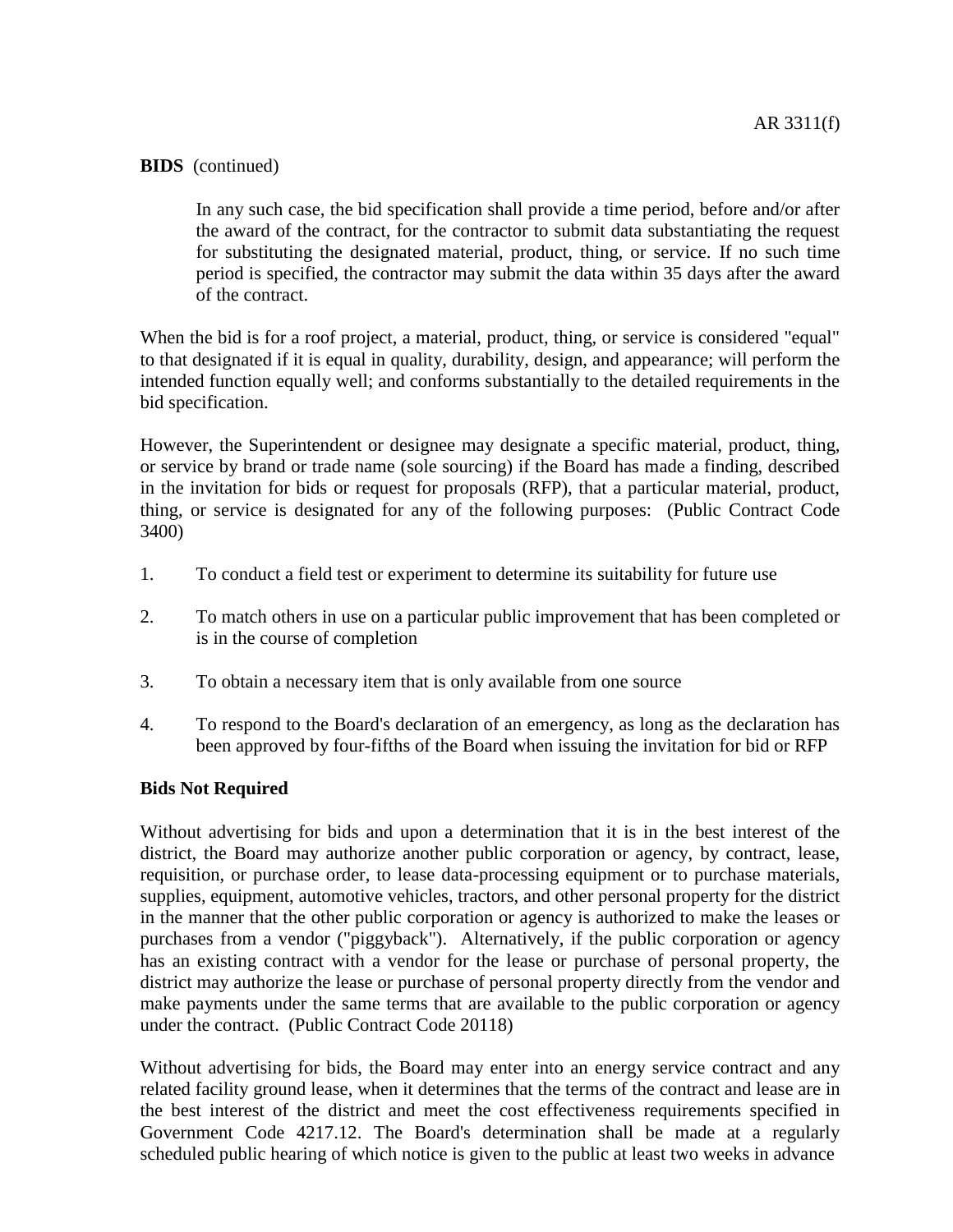and shall be based on cost and savings comparison findings specified in Government Code 4217.12. (Government Code 4217.12)

Supplementary textbooks, library books, educational films, audiovisual materials, test materials, workbooks, instructional computer software packages, or periodicals may be purchased in any amount without taking estimates or advertising for bids. (Public Contract Code 20118.3)

Perishable foodstuffs and seasonal commodities needed in the operations of cafeterias may be purchased through bid or on the open market. (Education Code 38083)

Bids shall not be required for day labor under circumstances specified in Public Contract Code 20114. Day labor shall include the use of maintenance personnel employed on a permanent or temporary basis. (Public Contract Code 20114)

In an emergency when any repairs, alterations, work, or improvement to any school facility is necessary to permit the continuance of existing school classes or to avoid danger to life or property, the Board may, by unanimous vote and with the approval of the County Superintendent of Schools, contract for labor and materials or supplies without advertising for or inviting bids or may authorize the use of day labor or force account for the emergency purpose. (Public Contract Code 1102, 20113)

The district may purchase any surplus property from the federal government or any of its agencies in any quantity needed for the operation of its schools without taking estimates or advertising for bids. (Education Code 17602)

**Policy Reference Disclaimer:** These references are not intended to be part of the policy itself, nor do they indicate the basis or authority for the board to enact this policy. Instead, they are provided as additional resources for those interested in the subject matter of the policy.

#### **State References Description**

Bus. Code 7057 General building contractor CCP.446 Verification of pleadings Ed. Code 17250.10-17250.55 Design-build contracts Ed. Code 17406 Lease-leaseback contracts Ed. Code 38110-38120 Apparatus and supplies Ed. Code 39802 Transportation services Gov. Code 4330-4334 California made materials Gov. Code 53060 Special services and advice Gov. Code 6252 Definition of public record Pub. Cont. Code 1102 Definition of emergency Pub. Cont. Code 1103 Definition, responsible bidder

Bus. Code 7056 General engineering contractor Ed. Code 17070.10-17079.30 Leroy F. Greene School Facilities Act Ed. Code17595 Purchase of supplies through Department of General Services Ed. Code 17602 Purchase of surplus property from federal agencies Ed. Code 38083 Purchase of perishable foodstuffs and seasonal commodities Gov. Code 4217.10-4217.18 Energy conservation contracts Gov. Code 54201-54205 Purchase of supplies and equipment by local agencies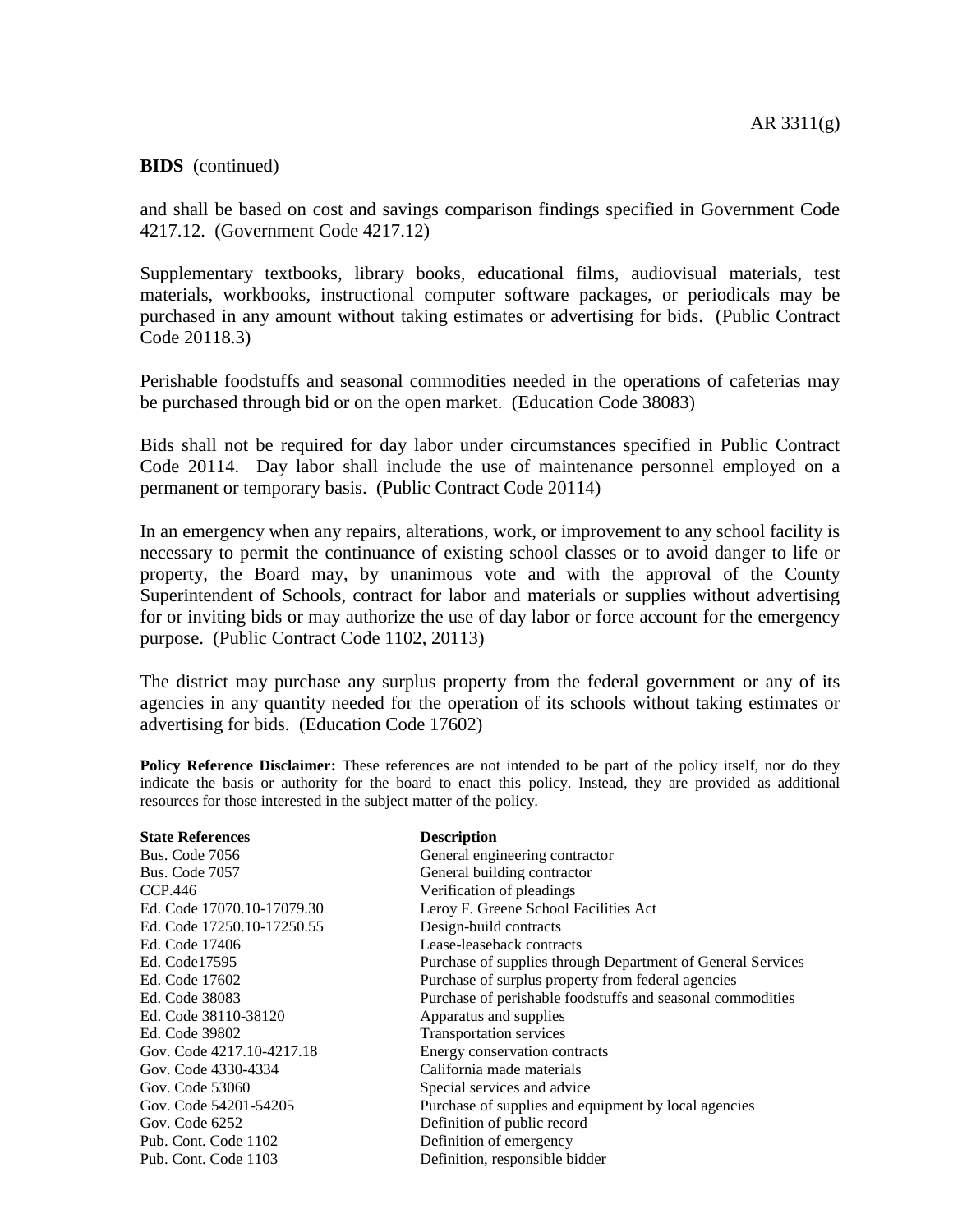#### AR 3311(h)

#### **BIDS** (continued)

Pub. Cont. Code 2000-2002 Responsive bidders Pub. Cont. Code 20103.8 Award of contracts Pub. Cont. Code 22152 Recycled product procurement<br>
Pub. Cont. Code 3000-3010 Roofing projects Pub. Cont. Code 3000-3010 Roofing projects<br>
Pub. Cont. Code 3400 Bid specifications Pub. Cont. Code 3400 Pub. Cont. Code 4113 Prime contractor; subcontractor Pub. Cont. Code 6610 Bid visits

#### **Management Resources References Description**

Attorney General Opinion 89 Ops.Cal.Atty.Gen. 1 (2006) Court Decision

#### **Cross References Description**

| 0410        | Nondiscrimination In District Programs And Activities  |
|-------------|--------------------------------------------------------|
| 1113        | District And School Web Sites                          |
| $1113-E(1)$ | District And School Web Sites                          |
| 1340        | <b>Access To District Records</b>                      |
| 3000        | Concepts And Roles                                     |
| 3230        | <b>Federal Grant Funds</b>                             |
| 3270        | Sale And Disposal of Books, Equipment And Supplies     |
| 3300        | <b>Expenditures And Purchases</b>                      |
| 3311.1      | Uniform Public Construction Cost Accounting Procedures |
| 3311.2      | Lease-Leaseback Contracts                              |
| 3311.3      | Design-Build Contracts                                 |
| 3311.4      | Procurement Of Technological Equipment                 |
| 3312        | Contracts                                              |
| 3314        | Payment For Goods And Services                         |
| 3510        | Green School Operations                                |
| 3511        | <b>Energy And Water Management</b>                     |
| 3511.1      | <b>Integrated Waste Management</b>                     |
| 3512        | Equipment                                              |
| $3512-E(1)$ | Equipment                                              |
| 3517        | <b>Facilities</b> Inspection                           |

Pub. Cont. Code 12200 Definitions, recycled goods, materials and supplies Pub. Cont. Code 20101-20103.7 Public construction projects, requirements for bidding Pub. Cont. Code 20110-20118.4 Local Agency Public Construction Act; school districts Pub. Cont. Code 20189 Bidder's security, earthquake relief Pub. Cont. Code 22000-22045 Alternative procedures for public projects (UPCCAA) Pub. Cont. Code 3410 U.S. produce and processed foods

| Attorney General Opinion | 89 Ops.Cal.Atty.Gen. 1 (2006)                                  |
|--------------------------|----------------------------------------------------------------|
| <b>Court Decision</b>    | Los Angeles Unified School District v. Great American          |
|                          | Insurance Co., (2010) 49 Cal.4 <sup>th</sup> 739               |
| <b>Court Decision</b>    | Great West Contractors Inc. v. Irvine Unified School District, |
|                          | $(2010)$ 187 Cal.App.4 <sup>th</sup> 1425                      |
| <b>Court Decision</b>    | Marshall v. Pasadena Unified School District, (2004) 119       |
|                          | Cal.App. $4th$ 1241                                            |
| <b>Court Decision</b>    | Konica Business Machines v. Regents of the University of       |
|                          | California, (1998) 206 Cal.App.3d 861                          |
| <b>Court Decision</b>    | City of Inglewood-Los Angeles County Civic Center Authority    |
|                          | v. Superior Court, (1972) 7 Cal.3d. 861                        |
| Website                  | California Department of General Services                      |
| Website                  | California Association of School Business Officials            |
| Website                  | <b>CSBA</b>                                                    |
| Website                  | California Department of Education                             |
|                          |                                                                |